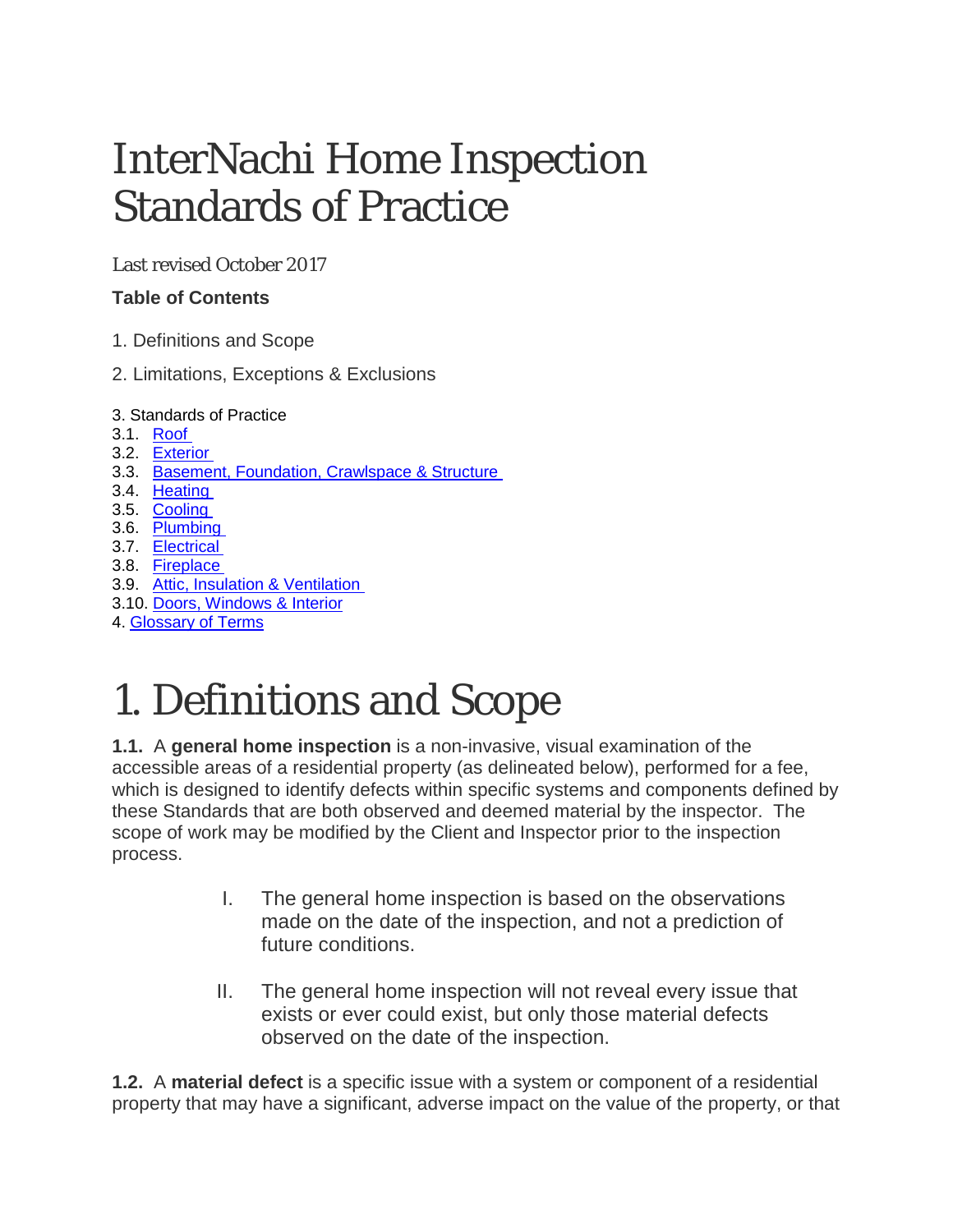poses an unreasonable risk to people. The fact that a system or component is near, at, or beyond the end of its normal, useful life is not, in itself, a material defect.

**1.3.** A **general home inspection report** shall identify, in written format, defects within specific systems and components defined by these Standards that are both observed and deemed material by the inspector. Inspection reports may include additional comments and recommendations.

## 2. Limitations, Exceptions & **Exclusions**

### **2.1. Limitations:**

- I. An inspection is not technically exhaustive.
- II. An inspection will not identify concealed or latent defects.
- III. An inspection will not deal with aesthetic concerns or what could be deemed matters of taste, cosmetic defects, etc.
- IV. An inspection will not determine the suitability of the property for any use.
- V. An inspection does not determine the market value of the property or its marketability.
- VI. An inspection does not determine the insurability of the property.
- VII. An inspection does not determine the advisability or inadvisability of the purchase of the inspected property.
- VIII. An inspection does not determine the life expectancy of the property or any components or systems therein.
	- IX. An inspection does not include items not permanently installed.
	- X. This Standards of Practice applies to properties with four or fewer residential units and their attached garages and carports.

### **2.2. Exclusions:**

I. The inspector is not required to determine:

- A. property boundary lines or encroachments.
- B. the condition of any component or system that is not readily accessible.
- C. the service life expectancy of any component or system.
- D. the size, capacity, BTU, performance or efficiency of any component or system.
- E. the cause or reason of any condition.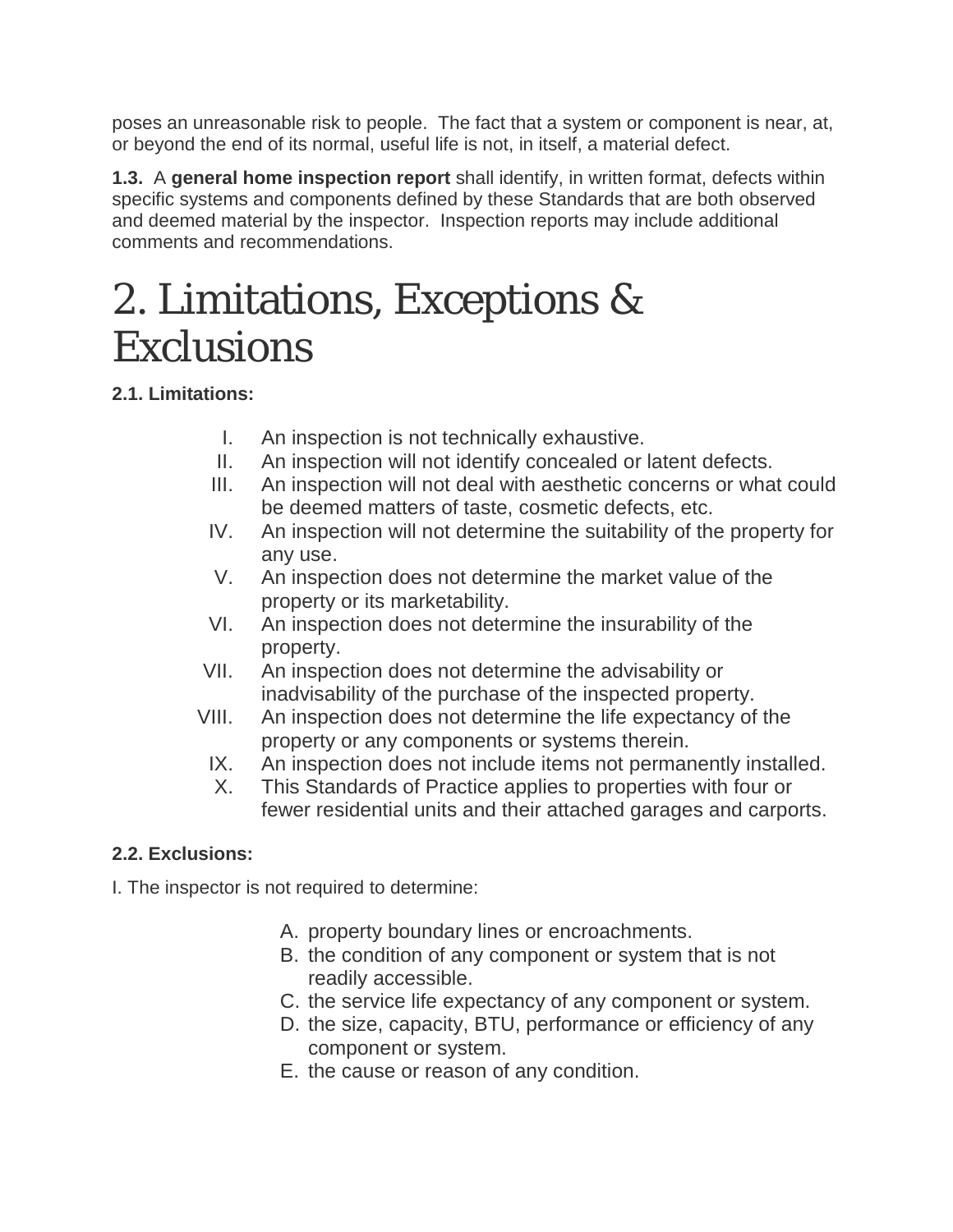- F. the cause for the need of correction, repair or replacement of any system or component.
- G. future conditions.
- H. compliance with codes or regulations.
- I. the presence of evidence of rodents, birds, bats, animals, insects, or other pests.
- J. the presence of mold, mildew or fungus.
- K. the presence of airborne hazards, including radon.
- L. the air quality.
- M. the existence of environmental hazards, including lead paint, asbestos or toxic drywall.
- N. the existence of electromagnetic fields.
- O. any hazardous waste conditions.
- P. any manufacturers' recalls or conformance with manufacturer installation, or any information included for consumer protection purposes.
- Q. acoustical properties.
- R. correction, replacement or repair cost estimates.
- S. estimates of the cost to operate any given system.
- II. The inspector is not required to operate:
	- A. any system that is shut down.
	- B. any system that does not function properly.
	- C. or evaluate low-voltage electrical systems, such as, but not limited to:
		- 1. phone lines;
		- 2. cable lines;
		- 3. satellite dishes;
		- 4. antennae;
		- 5. lights; or
		- 6. remote controls.
	- D. any system that does not turn on with the use of normal operating controls.
	- E. any shut-off valves or manual stop valves.
	- F. any electrical disconnect or over-current protection devices.
	- G. any alarm systems.
	- H. moisture meters, gas detectors or similar equipment.

III. The inspector is not required to: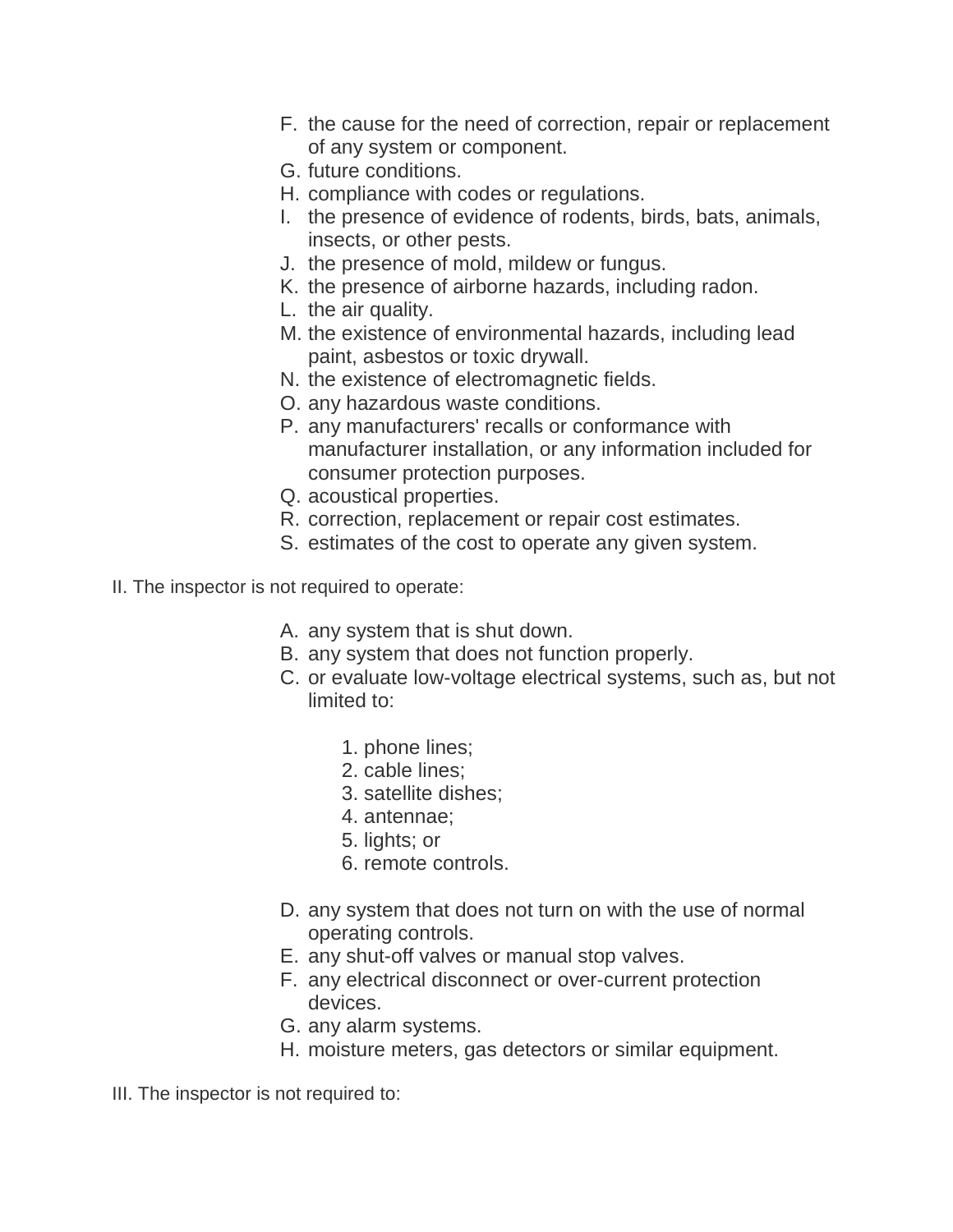- A. move any personal items or other obstructions, such as, but not limited to: throw rugs, carpeting, wall coverings, furniture, ceiling tiles, window coverings, equipment, plants, ice, debris, snow, water, dirt, pets, or anything else that might restrict the visual inspection.
- B. dismantle, open or uncover any system or component.
- C. enter or access any area that may, in the inspector's opinion, be unsafe.
- D. enter crawlspaces or other areas that may be unsafe or not readily accessible.
- E. inspect underground items, such as, but not limited to: lawn-irrigation systems, or underground storage tanks (or indications of their presence), whether abandoned or actively used.
- F. do anything that may, in the inspector's opinion, be unsafe or dangerous to him/herself or others, or damage property, such as, but not limited to: walking on roof surfaces, climbing ladders, entering attic spaces, or negotiating with pets.
- G. inspect decorative items.
- H. inspect common elements or areas in multi-unit housing.
- I. inspect intercoms, speaker systems or security systems.
- J. offer guarantees or warranties.
- K. offer or perform any engineering services.
- L. offer or perform any trade or professional service other than general home inspection.
- M. research the history of the property, or report on its potential for alteration, modification, extendibility or suitability for a specific or proposed use for occupancy.
- N. determine the age of construction or installation of any system, structure or component of a building, or differentiate between original construction and subsequent additions, improvements, renovations or replacements.
- O. determine the insurability of a property.
- P. perform or offer Phase 1 or environmental audits.
- Q. inspect any system or component that is not included in these Standards.

# 3. Standards of Practice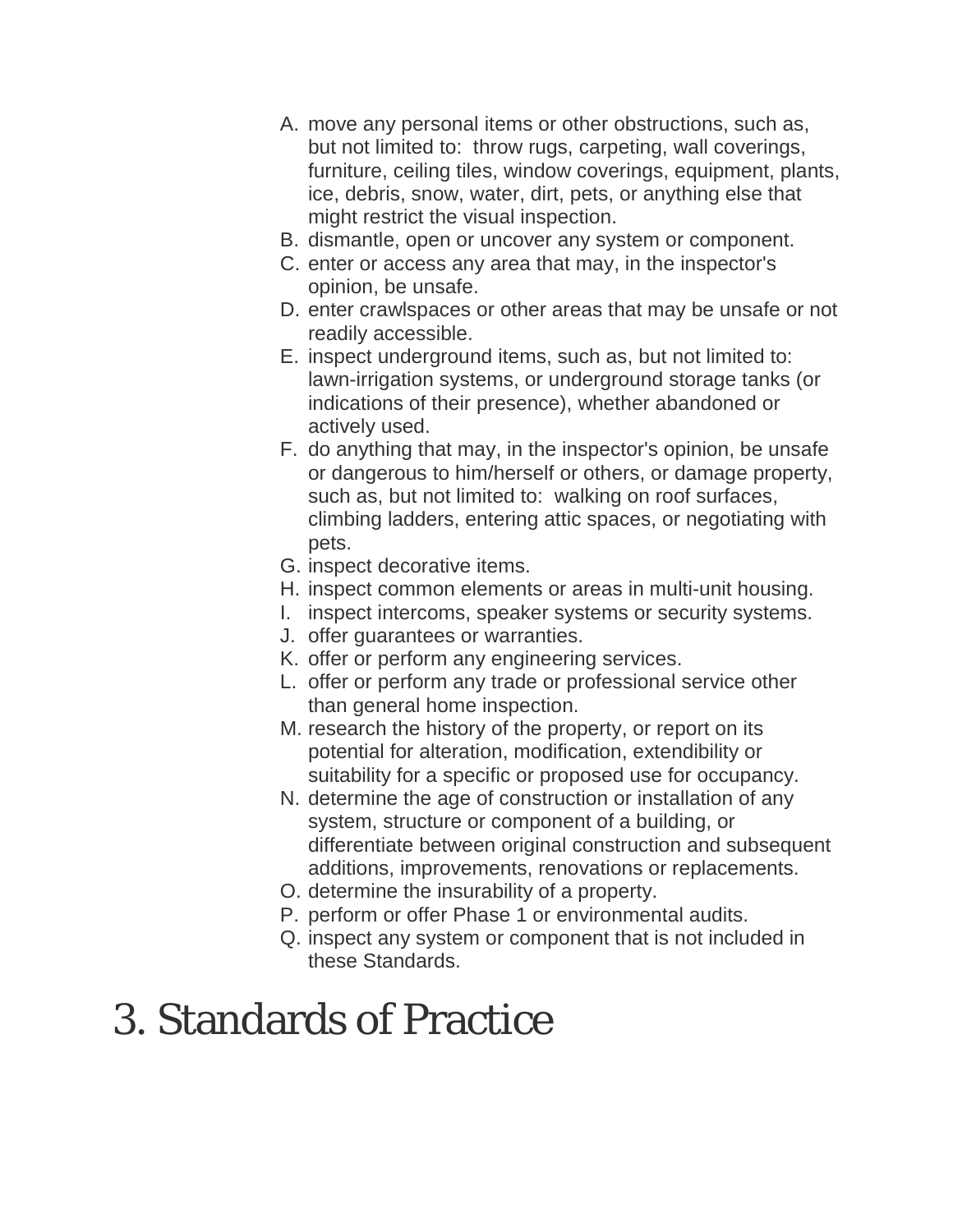#### **3.1. Roof**

I. The inspector shall inspect from ground level or the eaves:

- A. the roof-covering materials;
- B. the gutters;
- C. the downspouts;
- D. the vents, flashing, skylights, chimney, and other roof penetrations; and
- E. the general structure of the roof from the readily accessible panels, doors or stairs.
- II. The inspector shall describe:

A. the type of roof-covering materials.

III. The inspector shall report as in need of correction:

A. observed indications of active roof leaks.

- IV. The inspector is not required to:
	- A. walk on any roof surface.
	- B. predict the service life expectancy.
	- C. inspect underground downspout diverter drainage pipes.
	- D. remove snow, ice, debris or other conditions that prohibit the observation of the roof surfaces.
	- E. move insulation.
	- F. inspect antennae, satellite dishes, lightning arresters, deicing equipment, or similar attachments.
	- G. walk on any roof areas that appear, in the inspector's opinion, to be unsafe.
	- H. walk on any roof areas if doing so might, in the inspector's opinion, cause damage.
	- I. perform a water test.
	- J. warrant or certify the roof.
	- K. confirm proper fastening or installation of any roof-covering material.
- **3.2. Exterior**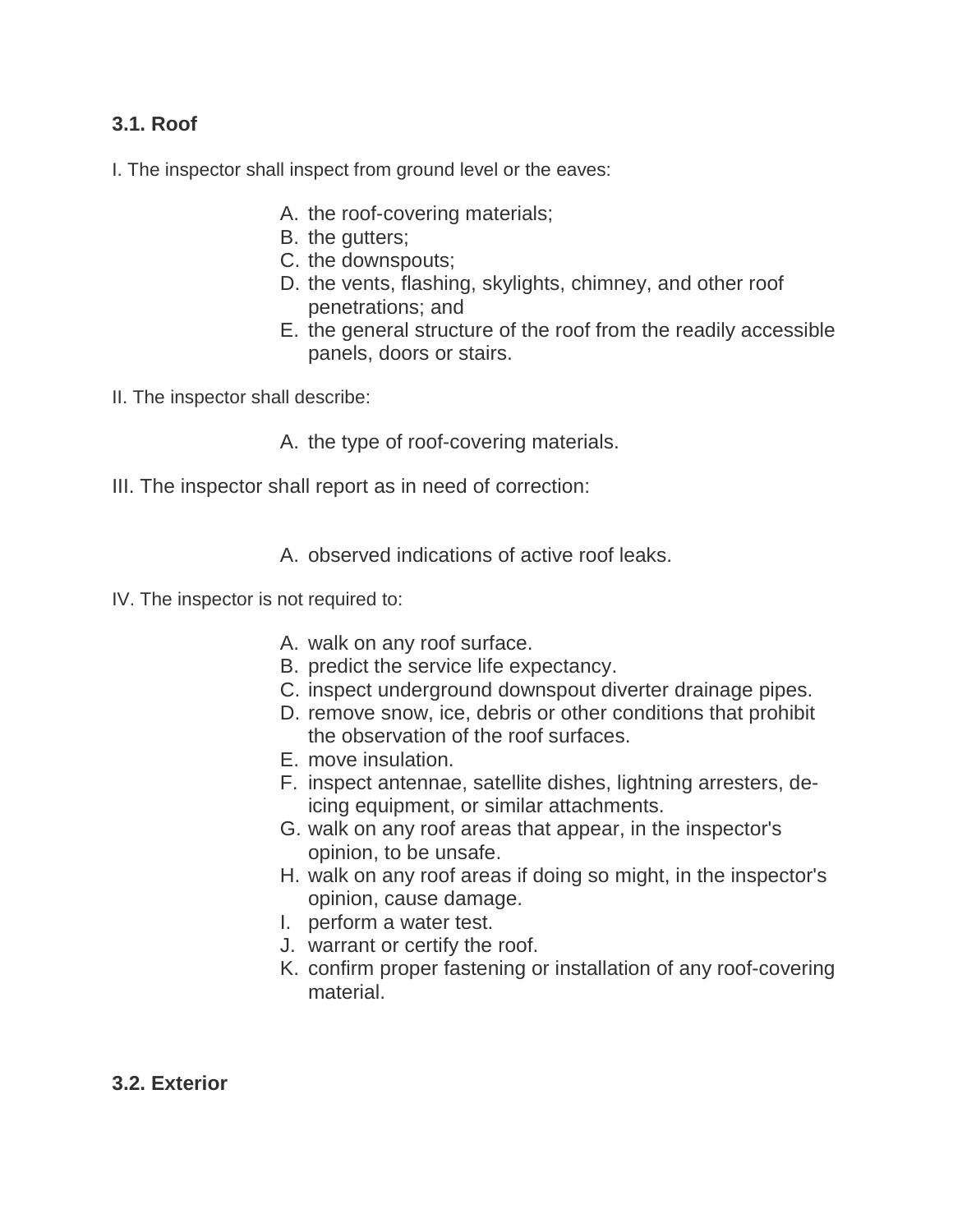- I. The inspector shall inspect:
	- A. the exterior wall-covering materials;
	- B. the eaves, soffits and fascia;
	- C. a representative number of windows;
	- D. all exterior doors;
	- E. flashing and trim;
	- F. adjacent walkways and driveways;
	- G. stairs, steps, stoops, stairways and ramps;
	- H. porches, patios, decks, balconies and carports;
	- I. railings, guards and handrails; and
	- J. vegetation, surface drainage, retaining walls and grading of the property, where they may adversely affect the structure due to moisture intrusion.
- II. The inspector shall describe:
	- A. the type of exterior wall-covering materials.
- III. The inspector shall report as in need of correction:
	- A. any improper spacing between intermediate balusters, spindles and rails.
- IV. The inspector is not required to:
	- A. inspect or operate screens, storm windows, shutters, awnings, fences, outbuildings, or exterior accent lighting.
	- B. inspect items that are not visible or readily accessible from the ground, including window and door flashing.
	- C. inspect or identify geological, geotechnical, hydrological or soil conditions.
	- D. inspect recreational facilities or playground equipment.
	- E. inspect seawalls, breakwalls or docks.
	- F. inspect erosion-control or earth-stabilization measures.
	- G. inspect for safety-type glass.
	- H. inspect underground utilities.
	- I. inspect underground items.
	- J. inspect wells or springs.
	- K. inspect solar, wind or geothermal systems.
	- L. inspect swimming pools or spas.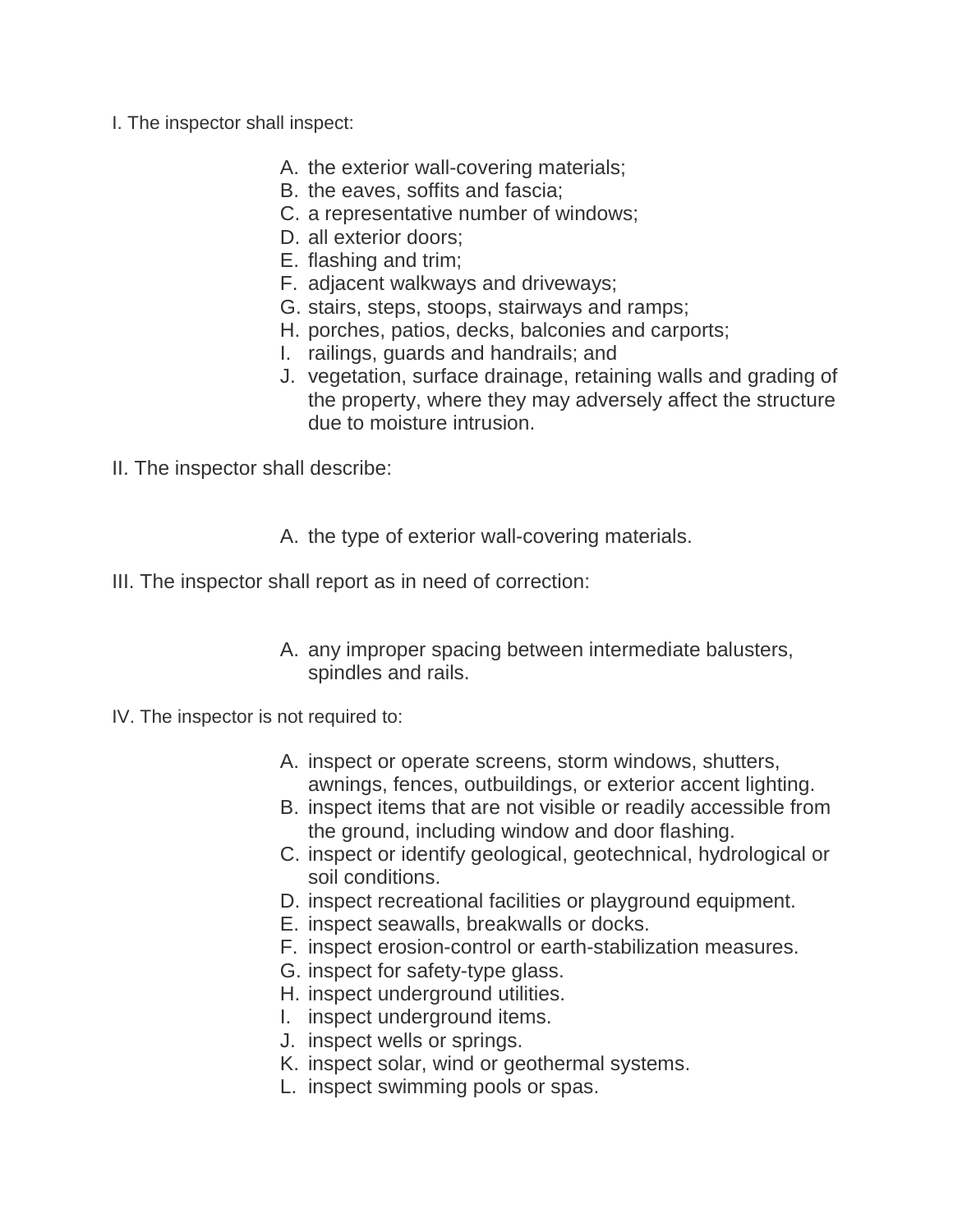- M. inspect wastewater treatment systems, septic systems or cesspools.
- N. inspect irrigation or sprinkler systems.
- O. inspect drainfields or dry wells.
- P. determine the integrity of multiple-pane window glazing or thermal window seals.

#### **3.3. Basement, Foundation, Crawlspace & Structure**

I. The inspector shall inspect:

- A. the foundation;
- B. the basement;
- C. the crawlspace; and
- D. structural components.
- II. The inspector shall describe:
	- A. the type of foundation; and
	- B. the location of the access to the under-floor space.
- III. The inspector shall report as in need of correction:
	- A. observed indications of wood in contact with or near soil;
	- B. observed indications of active water penetration;
	- C. observed indications of possible foundation movement, such as sheetrock cracks, brick cracks, out-of-square door frames, and unlevel floors; and
	- D. any observed cutting, notching and boring of framing members that may, in the inspector's opinion, present a structural or safety concern.

IV. The inspector is not required to:

- A. enter any crawlspace that is not readily accessible, or where entry could cause damage or pose a hazard to him/herself.
- B. move stored items or debris.
- C. operate sump pumps with inaccessible floats.
- D. identify the size, spacing, span or location or determine the adequacy of foundation bolting, bracing, joists, joist spans or support systems.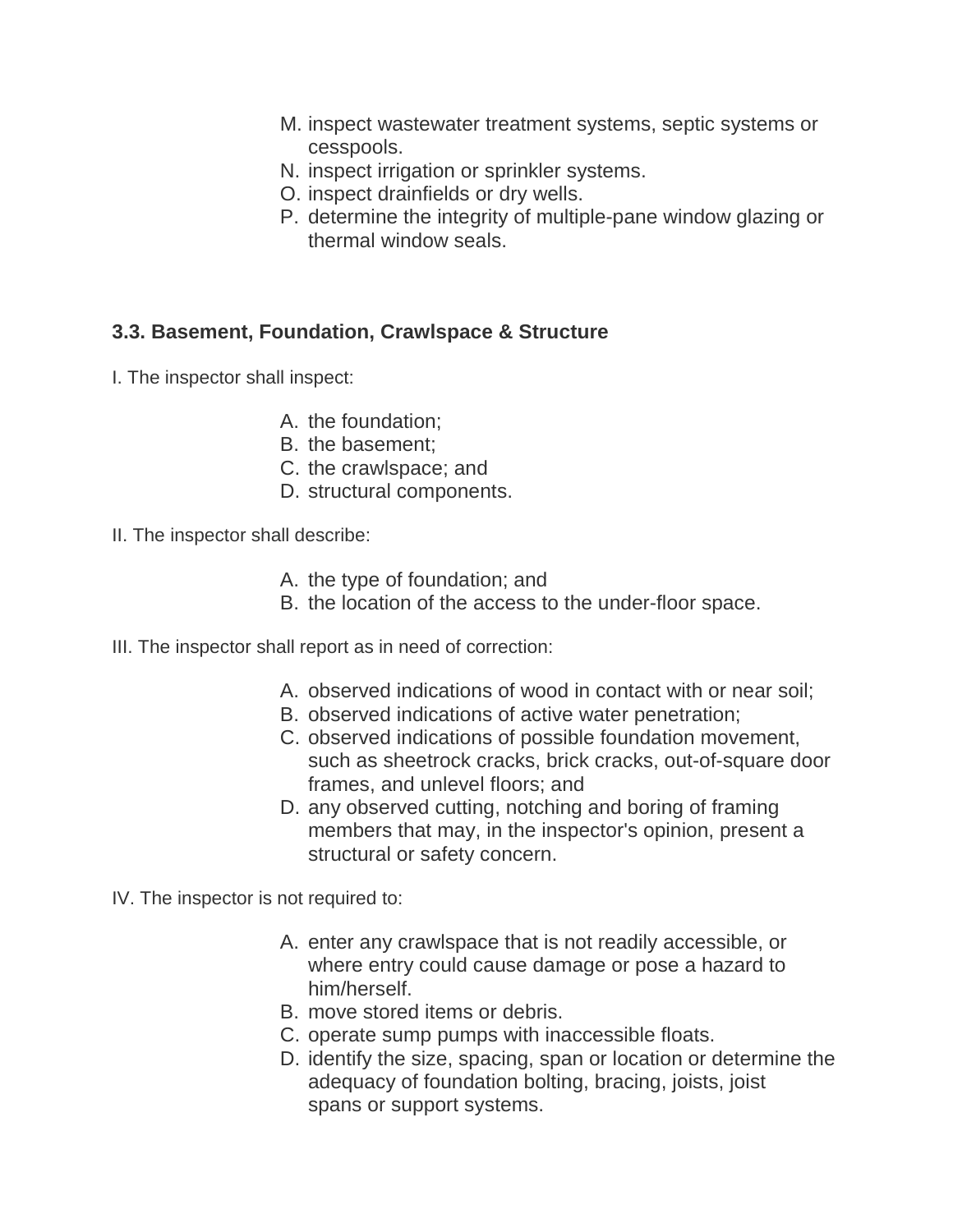- E. provide any engineering or architectural service.
- F. report on the adequacy of any structural system or component.

#### **3.4. Heating**

- I. The inspector shall inspect:
	- A. the heating system, using normal operating controls.
- II. The inspector shall describe:
	- A. the location of the thermostat for the heating system;
	- B. the energy source; and
	- C. the heating method.
- III. The inspector shall report as in need of correction:
	- A. any heating system that did not operate; and
	- B. if the heating system was deemed inaccessible.

IV. The inspector is not required to:

- A. inspect, measure, or evaluate the interior of flues or chimneys, fire chambers, heat exchangers, combustion air systems, fresh-air intakes, makeup air, humidifiers, dehumidifiers, electronic air filters, geothermal systems, or solar heating systems.
- B. inspect fuel tanks or underground or concealed fuel supply systems.
- C. determine the uniformity, temperature, flow, balance, distribution, size, capacity, BTU, or supply adequacy of the heating system.
- D. light or ignite pilot flames.
- E. activate heating, heat pump systems, or other heating systems when ambient temperatures or other circumstances are not conducive to safe operation or may damage the equipment.
- F. override electronic thermostats.
- G. evaluate fuel quality.
- H. verify thermostat calibration, heat anticipation, or automatic setbacks, timers, programs or clocks.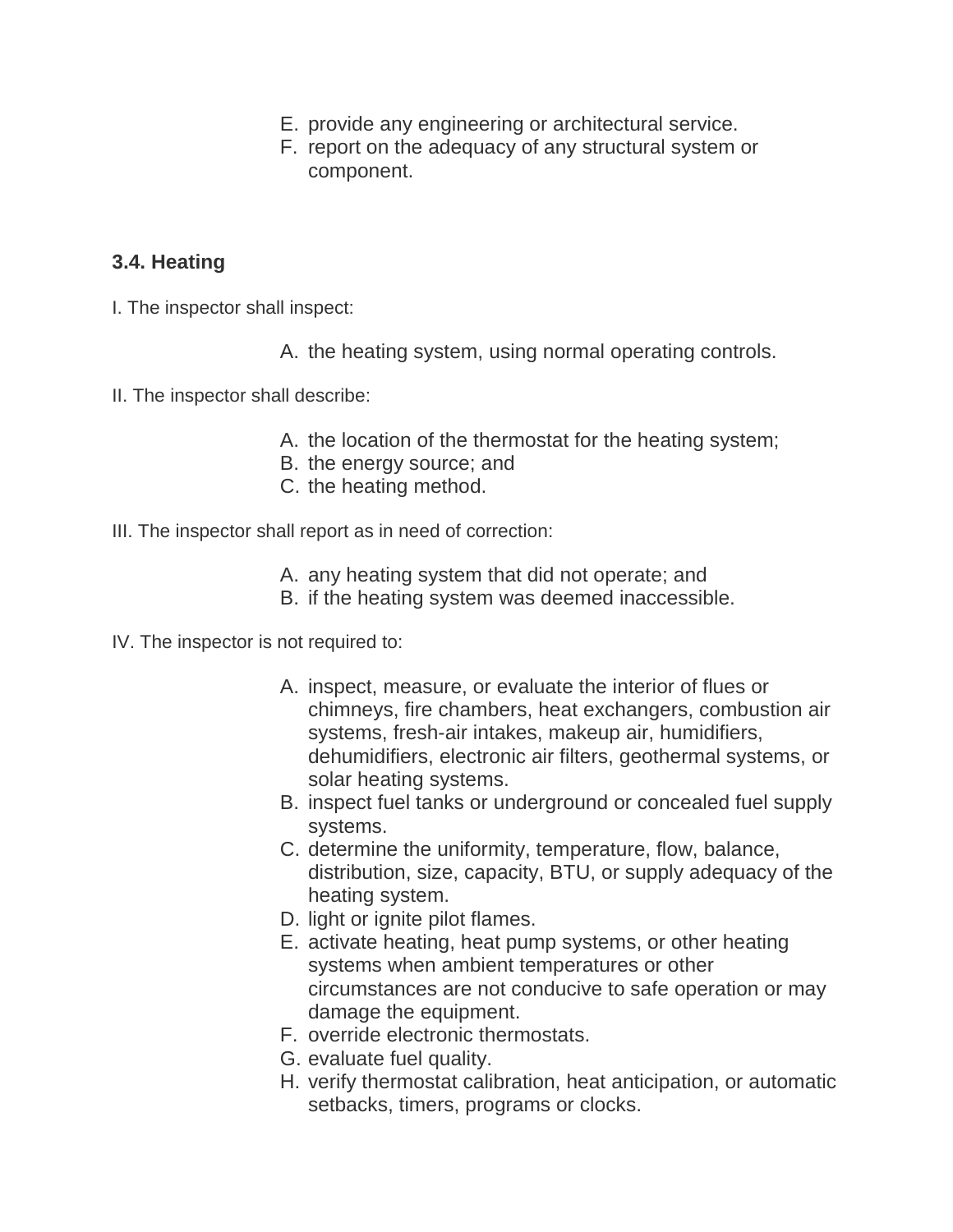I. measure or calculate the air for combustion, ventilation, or dilution of flue gases for appliances.

#### **3.5. Cooling**

- I. The inspector shall inspect:
	- A. the cooling system, using normal operating controls.
- II. The inspector shall describe:
	- A. the location of the thermostat for the cooling system; and B. the cooling method.
- III. The inspector shall report as in need of correction:
	- A. any cooling system that did not operate; and
	- B. if the cooling system was deemed inaccessible.
- IV. The inspector is not required to:
	- A. determine the uniformity, temperature, flow, balance, distribution, size, capacity, BTU, or supply adequacy of the cooling system.
	- B. inspect portable window units, through-wall units, or electronic air filters.
	- C. operate equipment or systems if the exterior temperature is below 65° Fahrenheit, or when other circumstances are not conducive to safe operation or may damage the equipment.
	- D. inspect or determine thermostat calibration, cooling anticipation, or automatic setbacks or clocks.
	- E. examine electrical current, coolant fluids or gases, or coolant leakage.

#### **3.6. Plumbing**

- I. The inspector shall inspect:
	- A. the main water supply shut-off valve;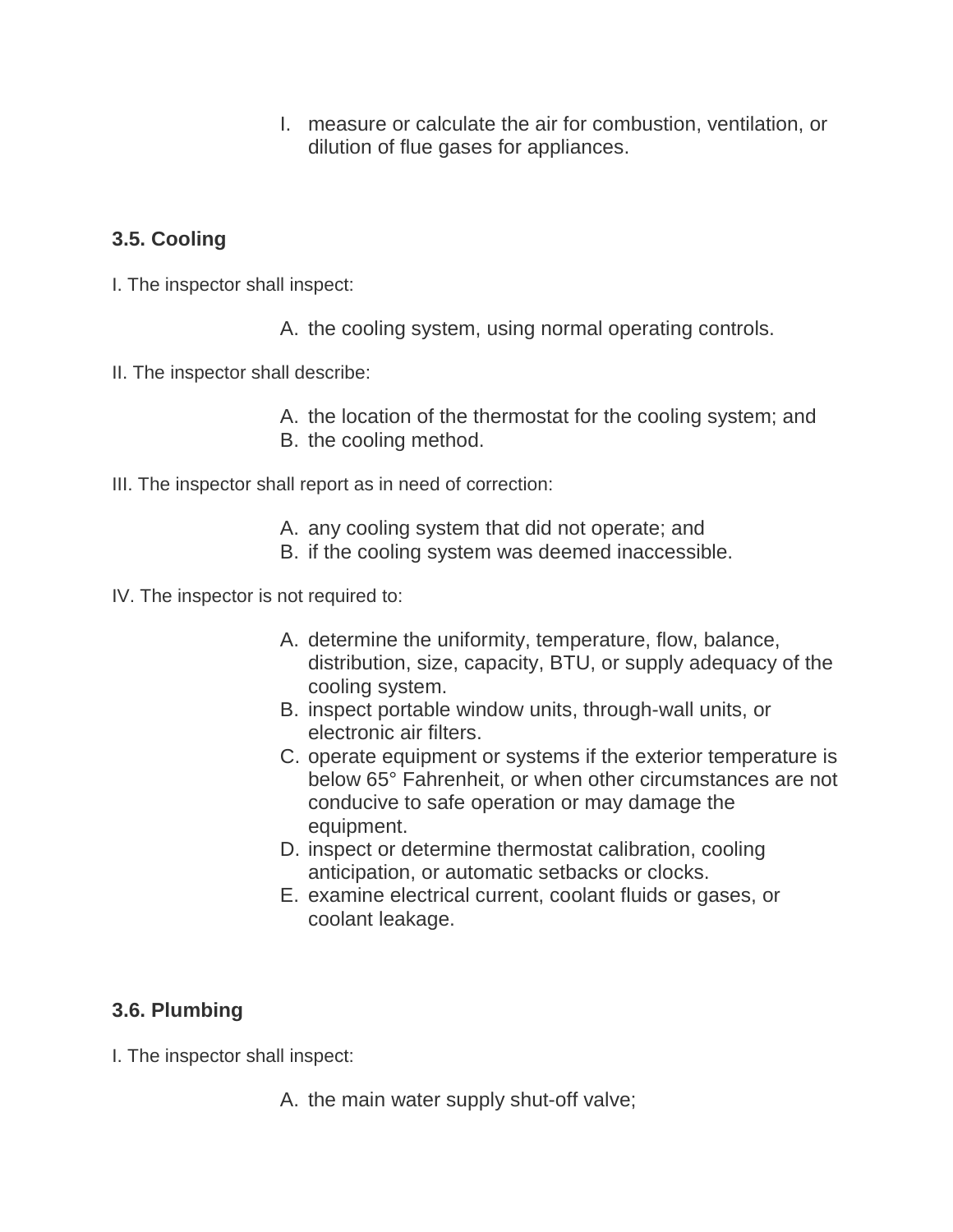- B. the main fuel supply shut-off valve;
- C. the water heating equipment, including the energy source, venting connections, temperature/pressure-relief (TPR) valves, Watts 210 valves, and seismic bracing;
- D. interior water supply, including all fixtures and faucets, by running the water;
- E. all toilets for proper operation by flushing;
- F. all sinks, tubs and showers for functional drainage;
- G. the drain, waste and vent system; and
- H. drainage sump pumps with accessible floats.
- II. The inspector shall describe:
	- A. whether the water supply is public or private based upon observed evidence;
	- B. the location of the main water supply shut-off valve;
	- C. the location of the main fuel supply shut-off valve;
	- D. the location of any observed fuel-storage system; and
	- E. the capacity of the water heating equipment, if labeled.
- III. The inspector shall report as in need of correction:
	- A. deficiencies in the water supply by viewing the functional flow in two fixtures operated simultaneously;
	- B. deficiencies in the installation of hot and cold water faucets;
	- C. mechanical drain stops that were missing or did not operate if installed in sinks, lavatories and tubs; and
	- D. toilets that were damaged, had loose connections to the floor, were leaking, or had tank components that did not operate.

IV. The inspector is not required to:

- A. light or ignite pilot flames.
- B. measure the capacity, temperature, age, life expectancy or adequacy of the water heater.
- C. inspect the interior of flues or chimneys, combustion air systems, water softener or filtering systems, well pumps or tanks, safety or shut-off valves, floor drains, lawn sprinkler systems, or fire sprinkler systems.
- D. determine the exact flow rate, volume, pressure, temperature or adequacy of the water supply.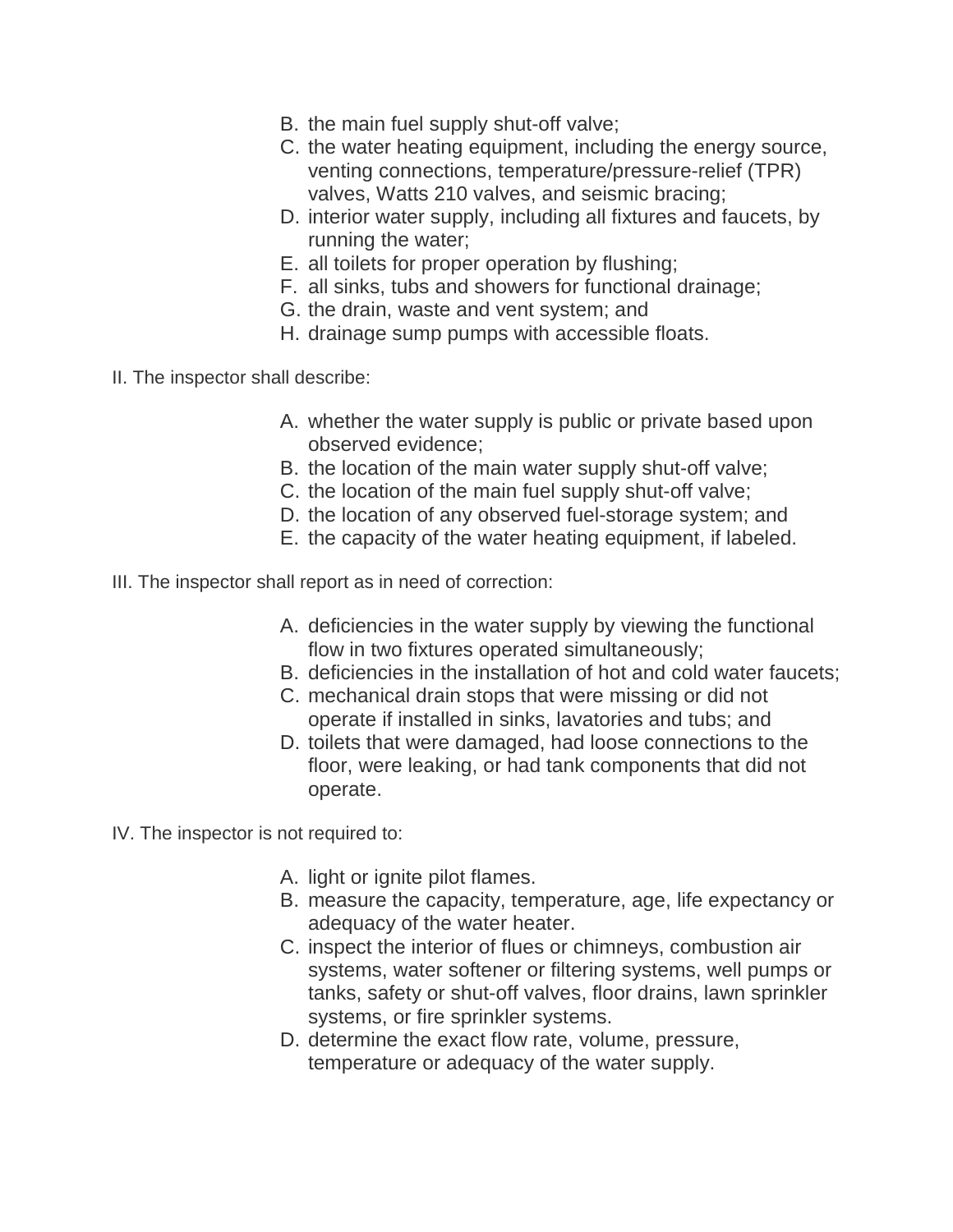- E. determine the water quality, potability or reliability of the water supply or source.
- F. open sealed plumbing access panels.
- G. inspect clothes washing machines or their connections.
- H. operate any valve.
- I. test shower pans, tub and shower surrounds or enclosures for leakage or functional overflow protection.
- J. evaluate the compliance with conservation, energy or building standards, or the proper design or sizing of any water, waste or venting components, fixtures or piping.
- K. determine the effectiveness of anti-siphon, back-flow prevention or drain-stop devices.
- L. determine whether there are sufficient cleanouts for effective cleaning of drains.
- M. evaluate fuel storage tanks or supply systems.
- N. inspect wastewater treatment systems.
- O. inspect water treatment systems or water filters.
- P. inspect water storage tanks, pressure pumps, or bladder tanks.
- Q. evaluate wait time to obtain hot water at fixtures, or perform testing of any kind to water heater elements.
- R. evaluate or determine the adequacy of combustion air.
- S. test, operate, open or close: safety controls, manual stop valves, temperature/pressure-relief valves, control valves, or check valves.
- T. examine ancillary or auxiliary systems or components, such as, but not limited to, those related to solar water heating and hot water circulation.
- U. determine the existence or condition of polybutylene plumbing.
- V. inspect or test for gas or fuel leaks, or indications thereof.

#### **3.7. Electrical**

I. The inspector shall inspect:

- A. the service drop;
- B. the overhead service conductors and attachment point;
- C. the service head, gooseneck and drip loops;
- D. the service mast, service conduit and raceway;
- E. the electric meter and base;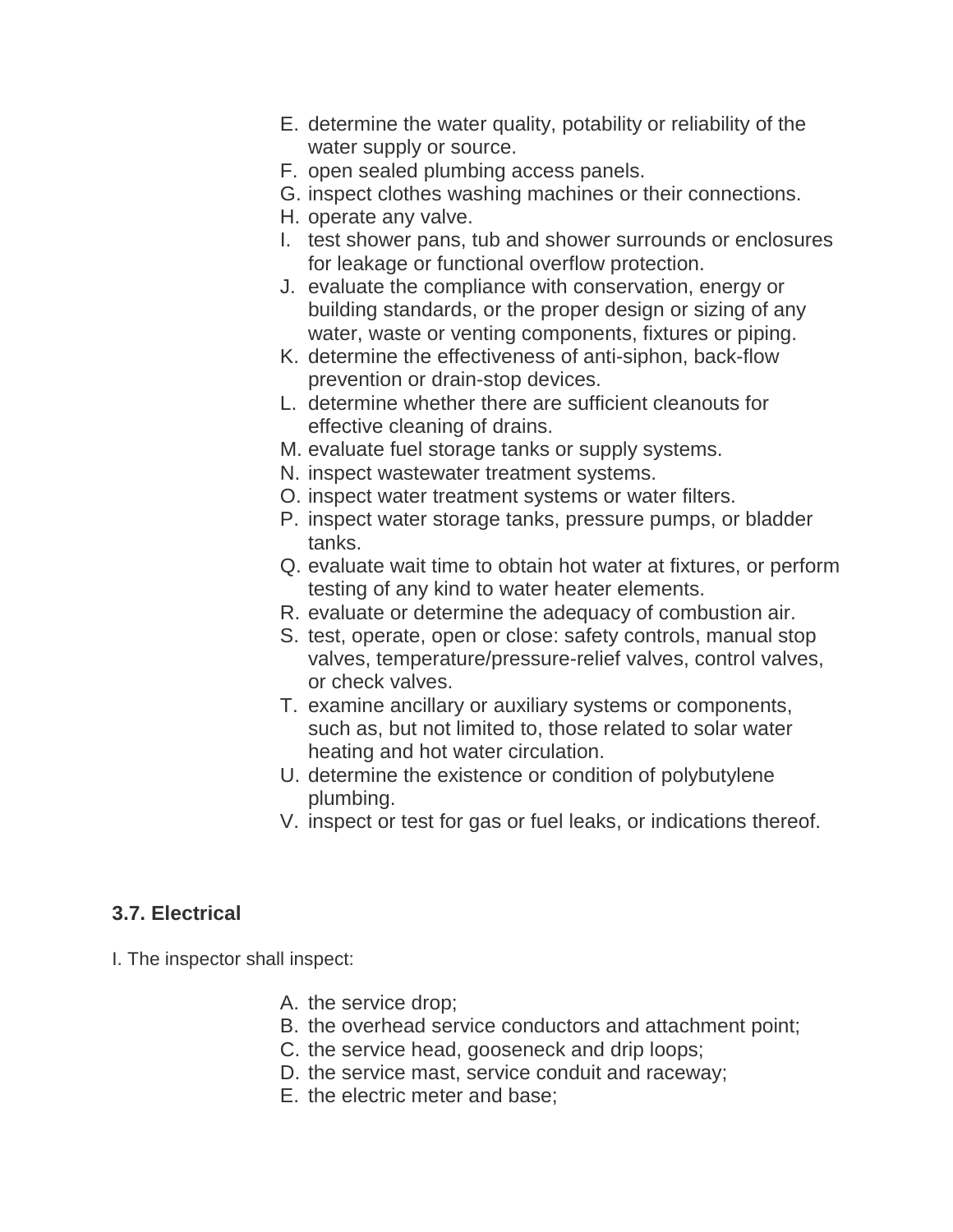- F. service-entrance conductors;
- G. the main service disconnect;
- H. panelboards and over-current protection devices (circuit breakers and fuses);
- I. service grounding and bonding;
- J. a representative number of switches, lighting fixtures and receptacles, including receptacles observed and deemed to be arc-fault circuit interrupter (AFCI)-protected using the AFCI test button, where possible;
- K. all ground-fault circuit interrupter receptacles and circuit breakers observed and deemed to be GFCIs using a GFCI tester, where possible; and
- L. smoke and carbon-monoxide detectors.
- II. The inspector shall describe:
	- A. the main service disconnect's amperage rating, if labeled; and
	- B. the type of wiring observed.
- III. The inspector shall report as in need of correction:
	- A. deficiencies in the integrity of the service-entrance conductors' insulation, drip loop, and vertical clearances from grade and roofs;
	- B. any unused circuit-breaker panel opening that was not filled;
	- C. the presence of solid conductor aluminum branch-circuit wiring, if readily visible;
	- D. any tested receptacle in which power was not present, polarity was incorrect, the cover was not in place, the GFCI devices were not properly installed or did not operate properly, evidence of arcing or excessive heat, and where the receptacle was not grounded or was not secured to the wall; and
	- E. the absence of smoke detectors.
- IV. The inspector is not required to:
	- A. insert any tool, probe or device into the main panelboard, sub-panels, distribution panelboards, or electrical fixtures.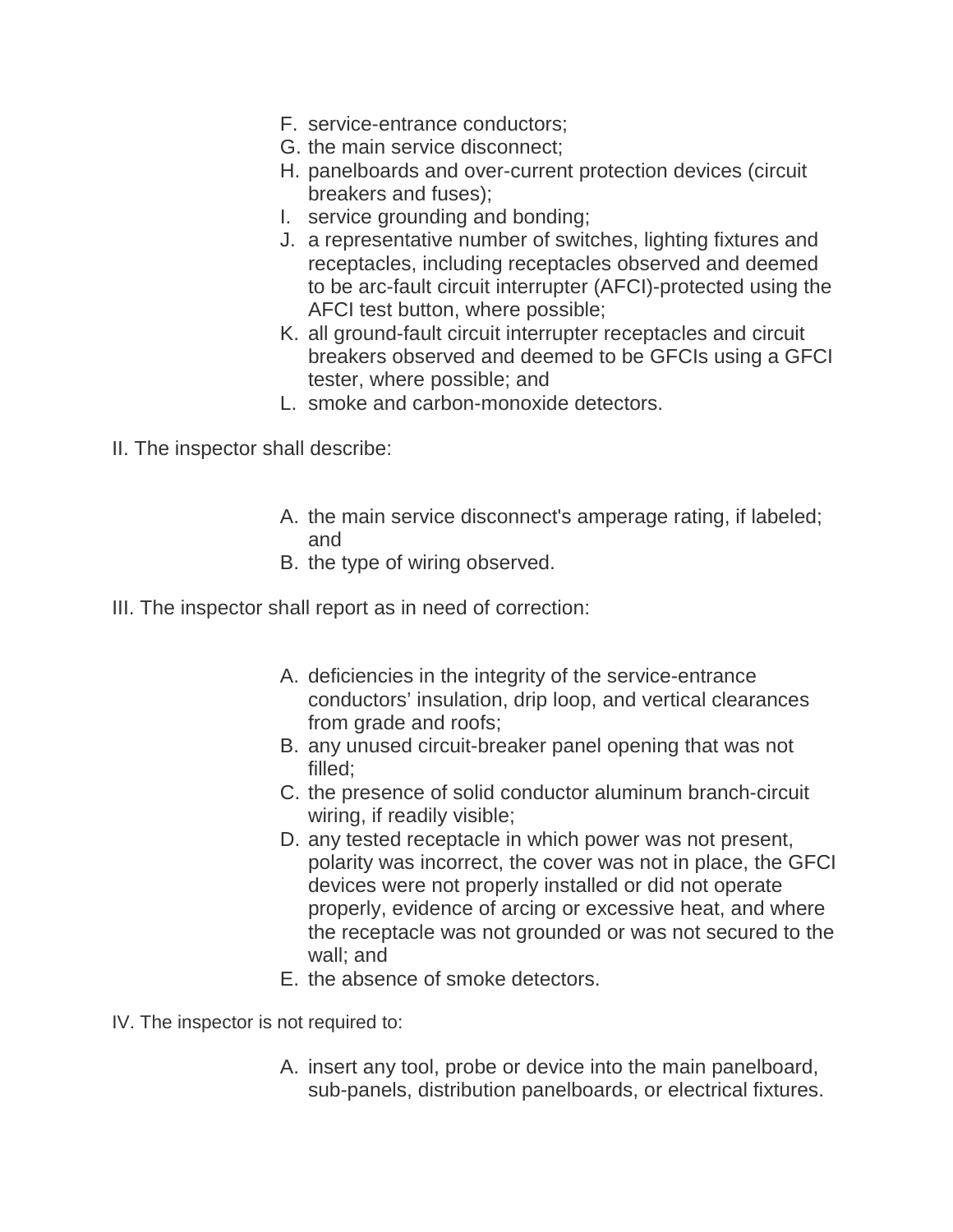- B. operate electrical systems that are shut down.
- C. remove panelboard cabinet covers or dead fronts.
- D. operate or re-set over-current protection devices or overload devices.
- E. operate or test smoke or carbon-monoxide detectors or alarms.
- F. inspect, operate or test any security, fire or alarm systems or components, or other warning or signaling systems.
- G. measure or determine the amperage or voltage of the main service equipment, if not visibly labeled.
- H. inspect ancillary wiring or remote-control devices.
- I. activate any electrical systems or branch circuits that are not energized.
- J. inspect low-voltage systems, electrical de-icing tapes, swimming pool wiring, or any time-controlled devices.
- K. verify the service ground.
- L. inspect private or emergency electrical supply sources, including, but not limited to: generators, windmills, photovoltaic solar collectors, or battery or electrical storage facility.
- M. inspect spark or lightning arrestors.
- N. inspect or test de-icing equipment.
- O. conduct voltage-drop calculations.
- P. determine the accuracy of labeling.
- Q. inspect exterior lighting.

#### **3.8. Fireplace**

I. The inspector shall inspect:

- A. readily accessible and visible portions of the fireplaces and chimneys;
- B. lintels above the fireplace openings;
- C. damper doors by opening and closing them, if readily accessible and manually operable; and
- D. cleanout doors and frames.
- II. The inspector shall describe:
	- A. the type of fireplace.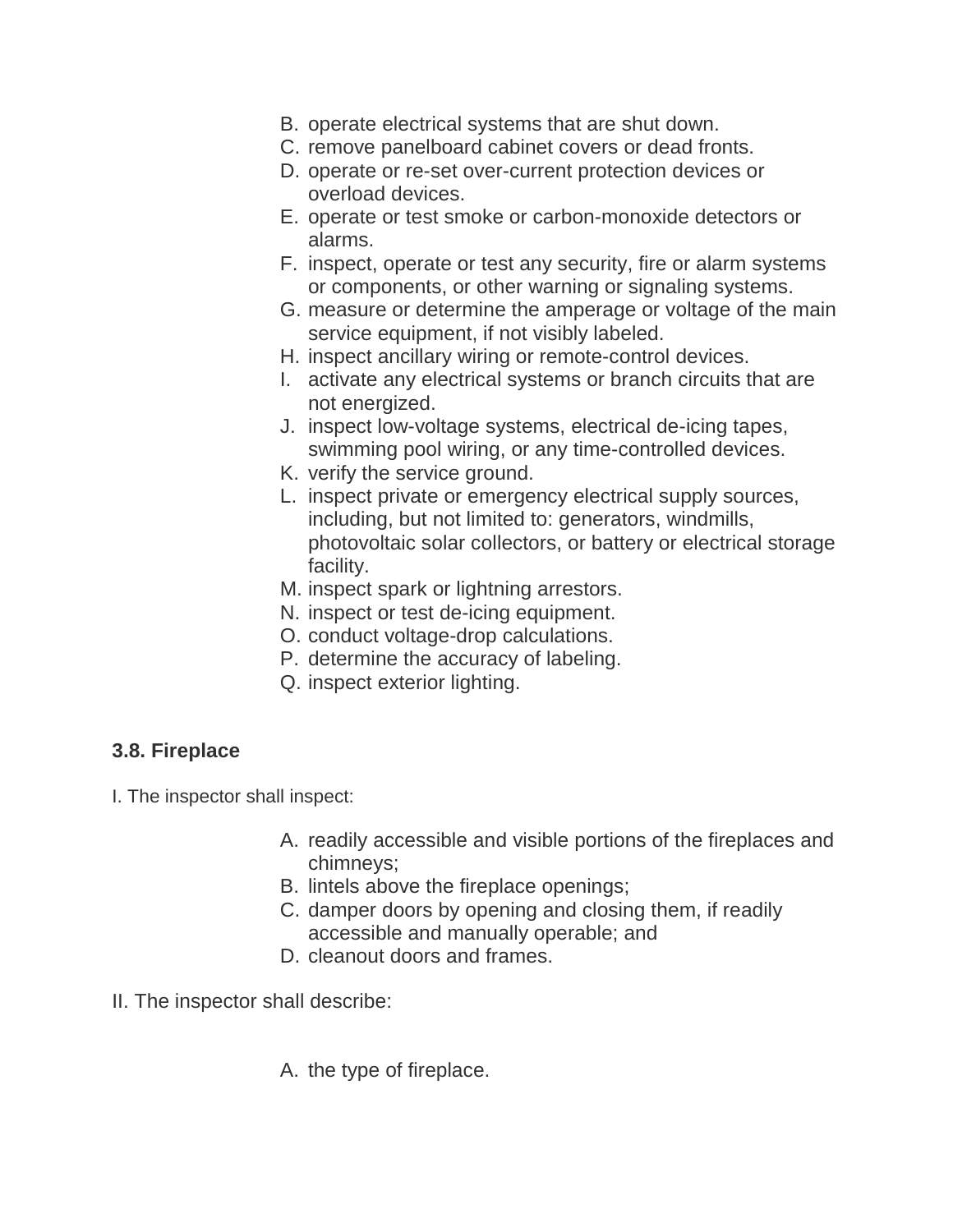- III. The inspector shall report as in need of correction:
	- A. evidence of joint separation, damage or deterioration of the hearth, hearth extension or chambers;
	- B. manually operated dampers that did not open and close;
	- C. the lack of a smoke detector in the same room as the fireplace;
	- D. the lack of a carbon-monoxide detector in the same room as the fireplace; and
	- E. cleanouts not made of metal, pre-cast cement, or other non-combustible material.
- IV. The inspector is not required to:
	- A. inspect the flue or vent system.
	- B. inspect the interior of chimneys or flues, fire doors or screens, seals or gaskets, or mantels.
	- C. determine the need for a chimney sweep.
	- D. operate gas fireplace inserts.
	- E. light pilot flames.
	- F. determine the appropriateness of any installation.
	- G. inspect automatic fuel-fed devices.
	- H. inspect combustion and/or make-up air devices.
	- I. inspect heat-distribution assists, whether gravity-controlled or fan-assisted.
	- J. ignite or extinguish fires.
	- K. determine the adequacy of drafts or draft characteristics.
	- L. move fireplace inserts, stoves or firebox contents.
	- M. perform a smoke test.
	- N. dismantle or remove any component.
	- O. perform a National Fire Protection Association (NFPA) style inspection.
	- P. perform a Phase I fireplace and chimney inspection.

#### **3.9. Attic, Insulation & Ventilation**

- I. The inspector shall inspect:
	- A. insulation in unfinished spaces, including attics, crawlspaces and foundation areas;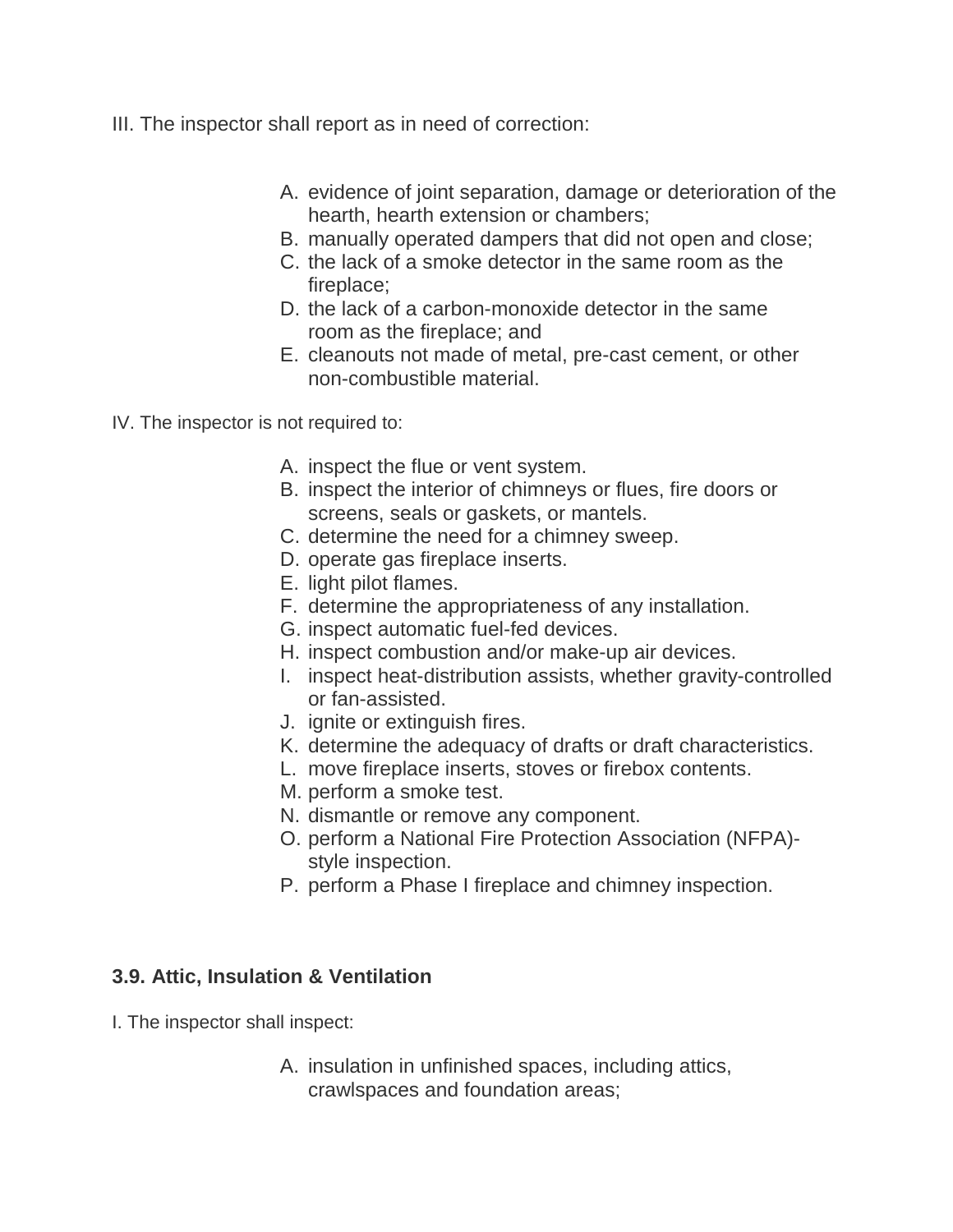- B. ventilation of unfinished spaces, including attics, crawlspaces and foundation areas; and
- C. mechanical exhaust systems in the kitchen, bathrooms and laundry area.
- II. The inspector shall describe:
	- A. the type of insulation observed; and
	- B. the approximate average depth of insulation observed at the unfinished attic floor area or roof structure.
- III. The inspector shall report as in need of correction:
	- A. the general absence of insulation or ventilation in unfinished spaces.
- IV. The inspector is not required to:
	- A. enter the attic or any unfinished spaces that are not readily accessible, or where entry could cause damage or, in the inspector's opinion, pose a safety hazard.
	- B. move, touch or disturb insulation.
	- C. move, touch or disturb vapor retarders.
	- D. break or otherwise damage the surface finish or weather seal on or around access panels or covers.
	- E. identify the composition or R-value of insulation material.
	- F. activate thermostatically operated fans.
	- G. determine the types of materials used in insulation or wrapping of pipes, ducts, jackets, boilers or wiring.
	- H. determine the adequacy of ventilation.

#### **3.10. Doors, Windows & Interior**

I. The inspector shall inspect:

- A. a representative number of doors and windows by opening and closing them;
- B. floors, walls and ceilings;
- C. stairs, steps, landings, stairways and ramps;
- D. railings, guards and handrails; and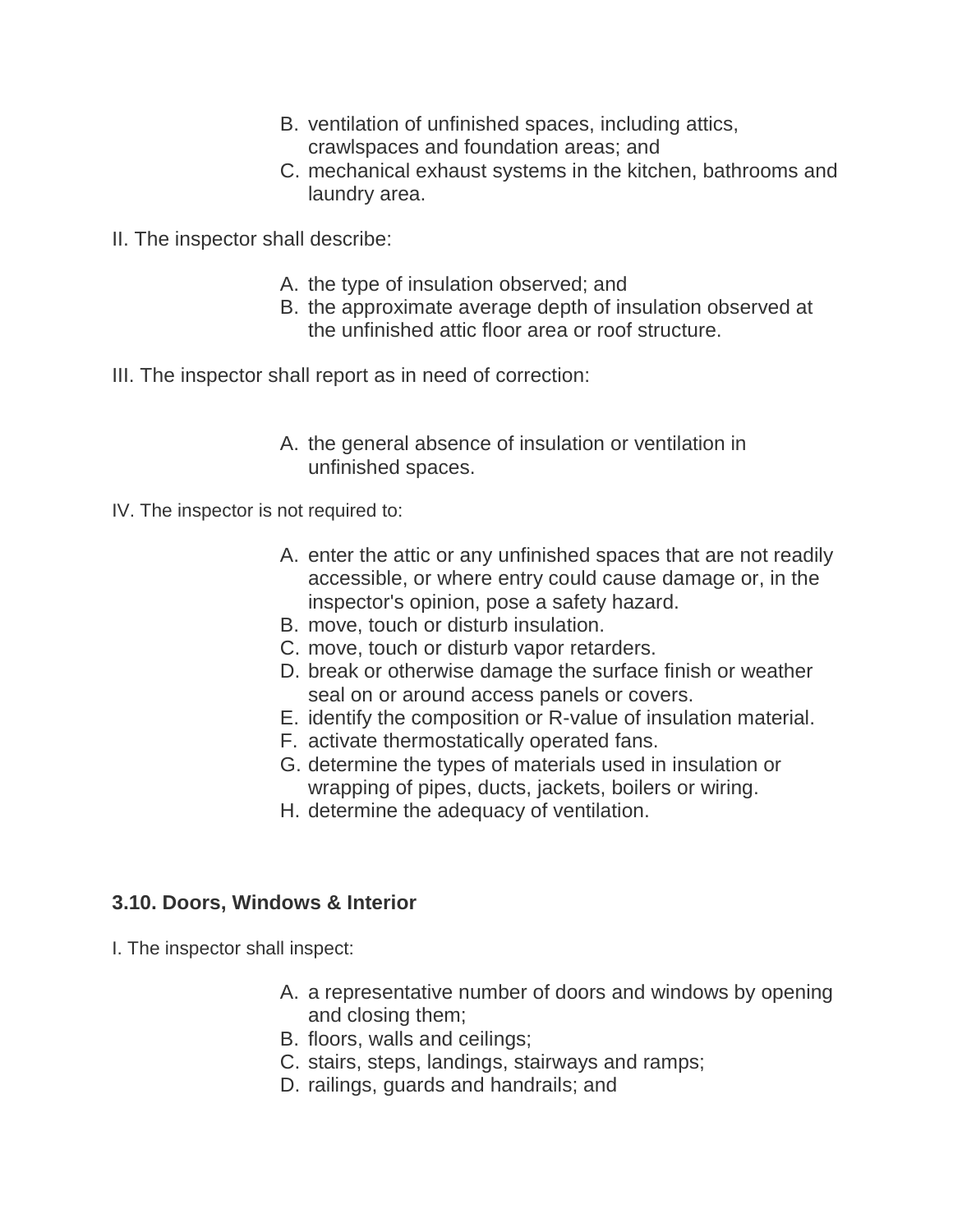- E. garage vehicle doors and the operation of garage vehicle door openers, using normal operating controls.
- II. The inspector shall describe:
	- A. a garage vehicle door as manually-operated or installed with a garage door opener.
- III. The inspector shall report as in need of correction:
	- A. improper spacing between intermediate balusters, spindles and rails for steps, stairways, guards and railings;
	- B. photo-electric safety sensors that did not operate properly; and
	- C. any window that was obviously fogged or displayed other evidence of broken seals.
- IV. The inspector is not required to:
	- A. inspect paint, wallpaper, window treatments or finish treatments.
	- B. inspect floor coverings or carpeting.
	- C. inspect central vacuum systems.
	- D. inspect for safety glazing.
	- E. inspect security systems or components.
	- F. evaluate the fastening of islands, countertops, cabinets, sink tops or fixtures.
	- G. move furniture, stored items, or any coverings, such as carpets or rugs, in order to inspect the concealed floor structure.
	- H. move suspended-ceiling tiles.
	- I. inspect or move any household appliances.
	- J. inspect or operate equipment housed in the garage, except as otherwise noted.
	- K. verify or certify the proper operation of any pressureactivated auto-reverse or related safety feature of a garage door.
	- L. operate or evaluate any security bar release and opening mechanisms, whether interior or exterior, including their compliance with local, state or federal standards.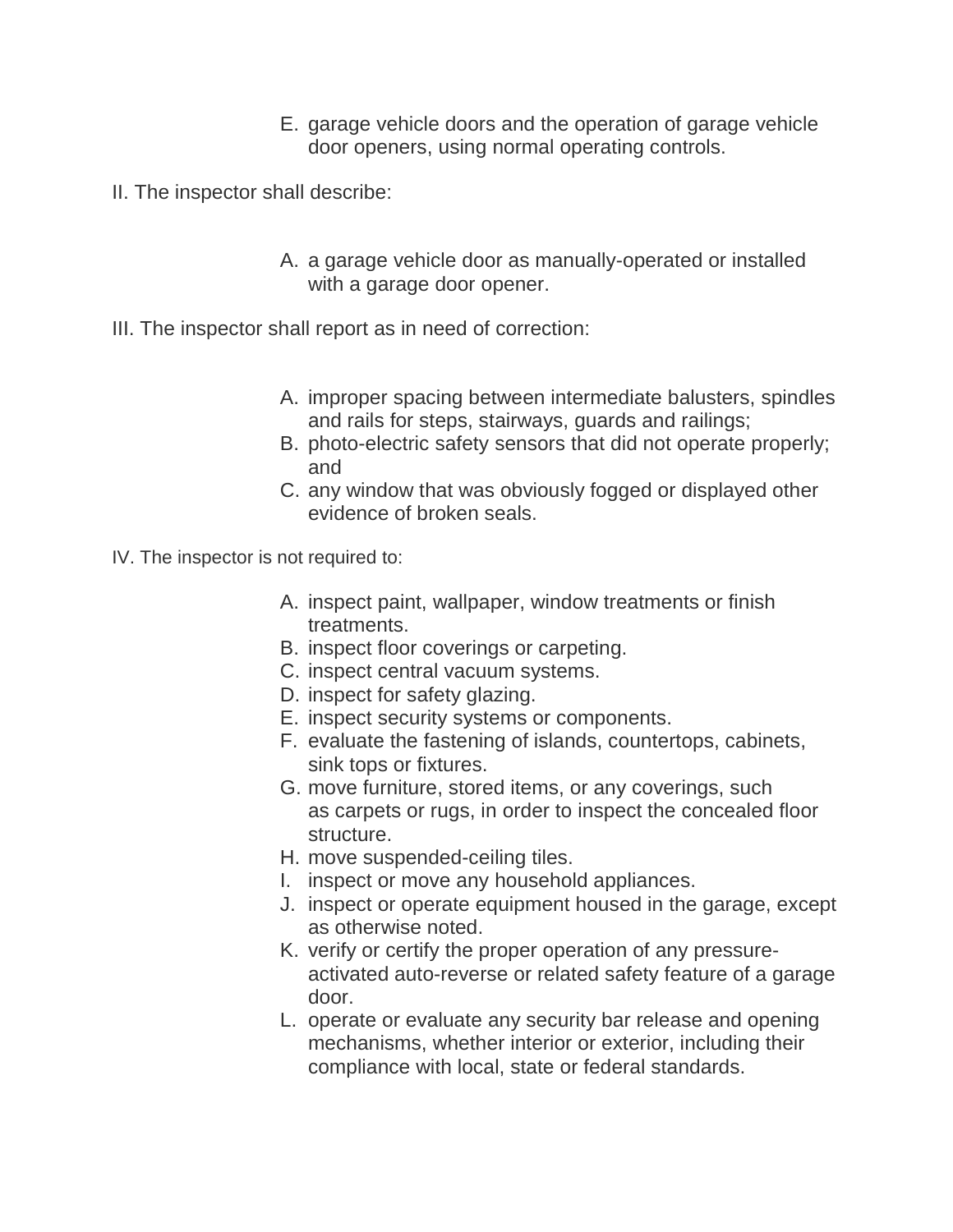- M. operate any system, appliance or component that requires the use of special keys, codes, combinations or devices.
- N. operate or evaluate self-cleaning oven cycles, tilt guards/latches, or signal lights.
- O. inspect microwave ovens or test leakage from microwave ovens.
- P. operate or examine any sauna, steam-generating equipment, kiln, toaster, ice maker, coffee maker, can opener, bread warmer, blender, instant hot-water dispenser, or other small, ancillary appliances or devices.
- Q. inspect elevators.
- R. inspect remote controls.
- S. inspect appliances.
- T. inspect items not permanently installed.
- U. discover firewall compromises.
- V. inspect pools, spas or fountains.
- W. determine the adequacy of whirlpool or spa jets, water force, or bubble effects.
- X. determine the structural integrity or leakage of pools or spas.

## 4. Glossary of Terms

- **accessible:** In the opinion of the inspector, can be approached or entered safely, without difficulty, fear or danger.
- **activate:** To turn on, supply power, or enable systems, equipment or devices to become active by normal operating controls. Examples include turning on the gas or water supply valves to the fixtures and appliances, and activating electrical breakers or fuses.
- **adversely affect:** To constitute, or potentially constitute, a negative or destructive impact.
- **alarm system:** Warning devices, installed or freestanding, including, but not limited to: carbon-monoxide detectors, flue gas and other spillage detectors, security equipment, ejector pumps, and smoke alarms.
- **appliance:** A household device operated by the use of electricity or gas. Not included in this definition are components covered under central heating, central cooling or plumbing.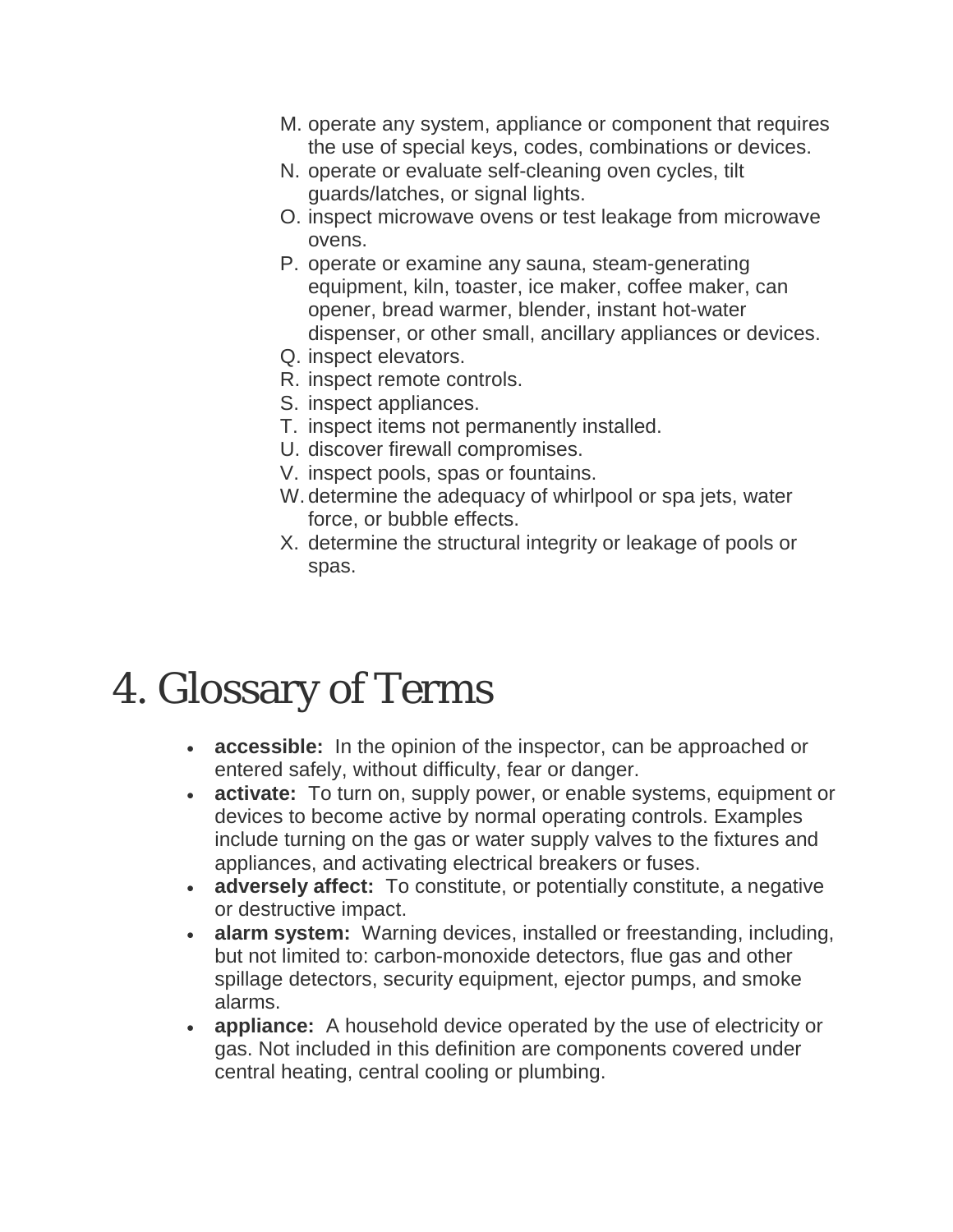- **architectural service:** Any practice involving the art and science of building design for construction of any structure or grouping of structures, and the use of space within and surrounding the structures or the design, design development, preparation of construction contract documents, and administration of the construction contract.
- **component:** A permanently installed or attached fixture, element or part of a system.
- **condition:** The visible and conspicuous state of being of an object.
- **correction:** Something that is substituted or proposed for what is incorrect, deficient, unsafe, or a defect.
- **cosmetic defect:** An irregularity or imperfection in something, which could be corrected, but is not required.
- **crawlspace:** The area within the confines of the foundation and between the ground and the underside of the lowest floor's structural component.
- **decorative:** Ornamental; not required for the operation of essential systems or components of a home.
- **describe:** To report in writing a system or component by its type or other observed characteristics in order to distinguish it from other components used for the same purpose.
- **determine:** To arrive at an opinion or conclusion pursuant to examination.
- **dismantle:** To open, take apart or remove any component, device or piece that would not typically be opened, taken apart or removed by an ordinary occupant.
- **engineering service:** Any professional service or creative work requiring engineering education, training and experience, and the application of special knowledge of the mathematical, physical and engineering sciences to such professional service or creative work as consultation, investigation, evaluation, planning, design and supervision of construction for the purpose of assuring compliance with the specifications and design, in conjunction with structures, buildings, machines, equipment, works and/or processes.
- **enter:** To go into an area to observe visible components.
- **evaluate:** To assess the systems, structures and/or components of a property.
- **evidence:** That which tends to prove or disprove something; something that makes plain or clear; grounds for belief; proof.
- **examine:** To visually look (see **inspect**).
- **foundation:** The base upon which the structure or wall rests, usually masonry, concrete or stone, and generally partially underground.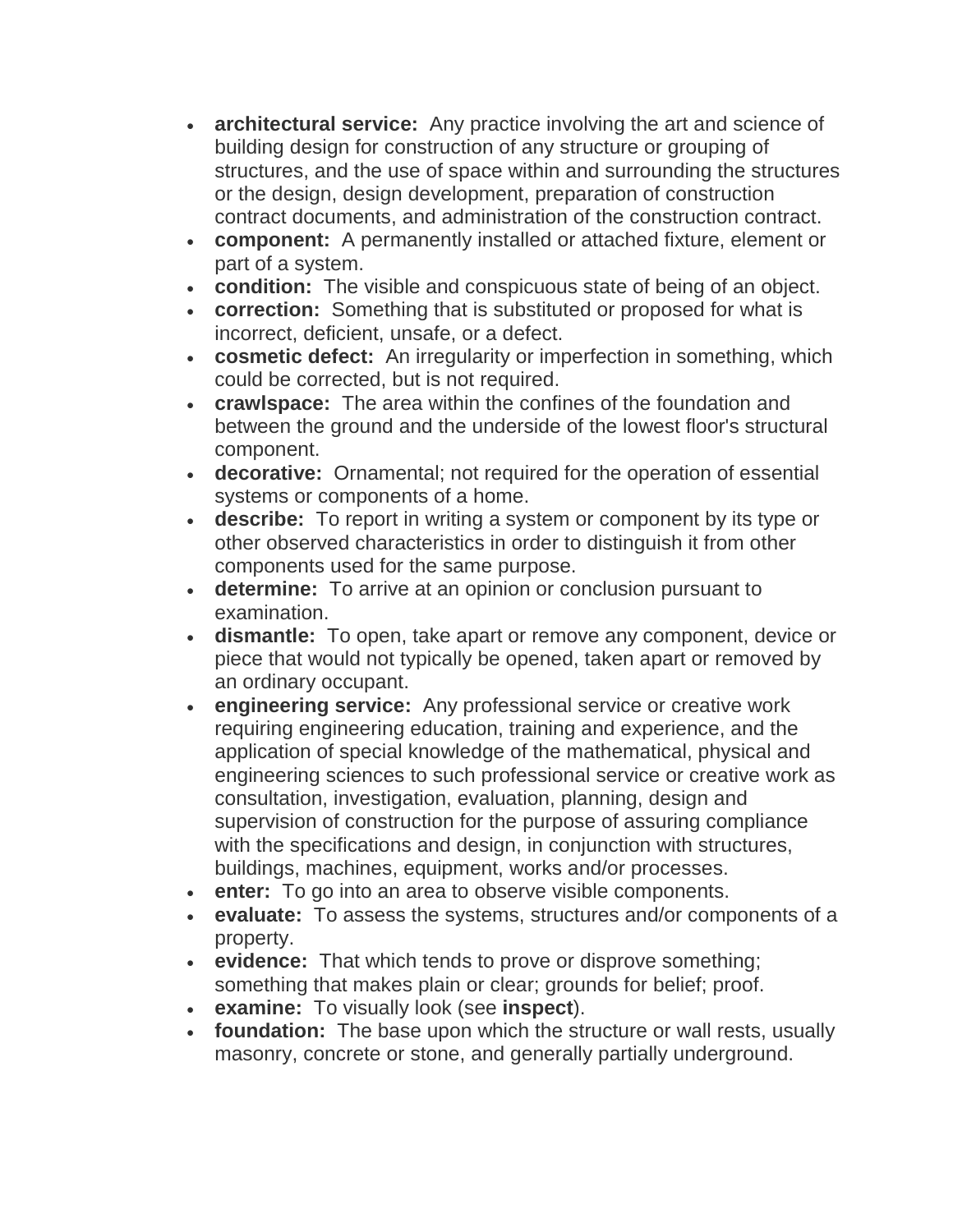- **function:** The action for which an item, component or system is specially fitted or used, or for which an item, component or system exists; to be in action or perform a task.
- **functional:** Performing, or able to perform, a function.
- **functional defect:** A lack of or an abnormality in something that is necessary for normal and proper functioning and operation, and, therefore, requires further evaluation and correction.
- **general home inspection:** The process by which an inspector visually examines the readily accessible systems and components of a home and operates those systems and components utilizing this Standards of Practice as a guideline.
- **home inspection:** See **general home inspection**.
- **household appliances:** Kitchen and laundry appliances, room air conditioners, and similar appliances.
- **identify:** To notice and report.
- **indication:** That which serves to point out, show, or make known the present existence of something under certain conditions.
- **inspect:** To examine readily accessible systems and components safely, using normal operating controls, and accessing readily accessible areas, in accordance with this Standards of Practice.
- **inspected property:** The readily accessible areas of the buildings, site, items, components and systems included in the inspection.
- **inspection report:** A written communication (possibly including images) of any material defects observed during the inspection.
- **inspector:** One who performs a real estate inspection.
- **installed:** Attached or connected such that the installed item requires a tool for removal.
- **material defect:** A specific issue with a system or component of a residential property that may have a significant, adverse impact on the value of the property, or that poses an unreasonable risk to people. The fact that a system or component is near, at, or beyond the end of its normal, useful life is not, in itself, a material defect.
- **normal operating controls:** Describes the method by which certain devices (such as thermostats) can be operated by ordinary occupants, as they require no specialized skill or knowledge.
- **observe:** To visually notice.
- **operate:** To cause systems to function or turn on with normal operating controls.
- **readily accessible:** A system or component that, in the judgment of the inspector, is capable of being safely observed without the removal of obstacles, detachment or disengagement of connecting or securing devices, or other unsafe or difficult procedures to gain access.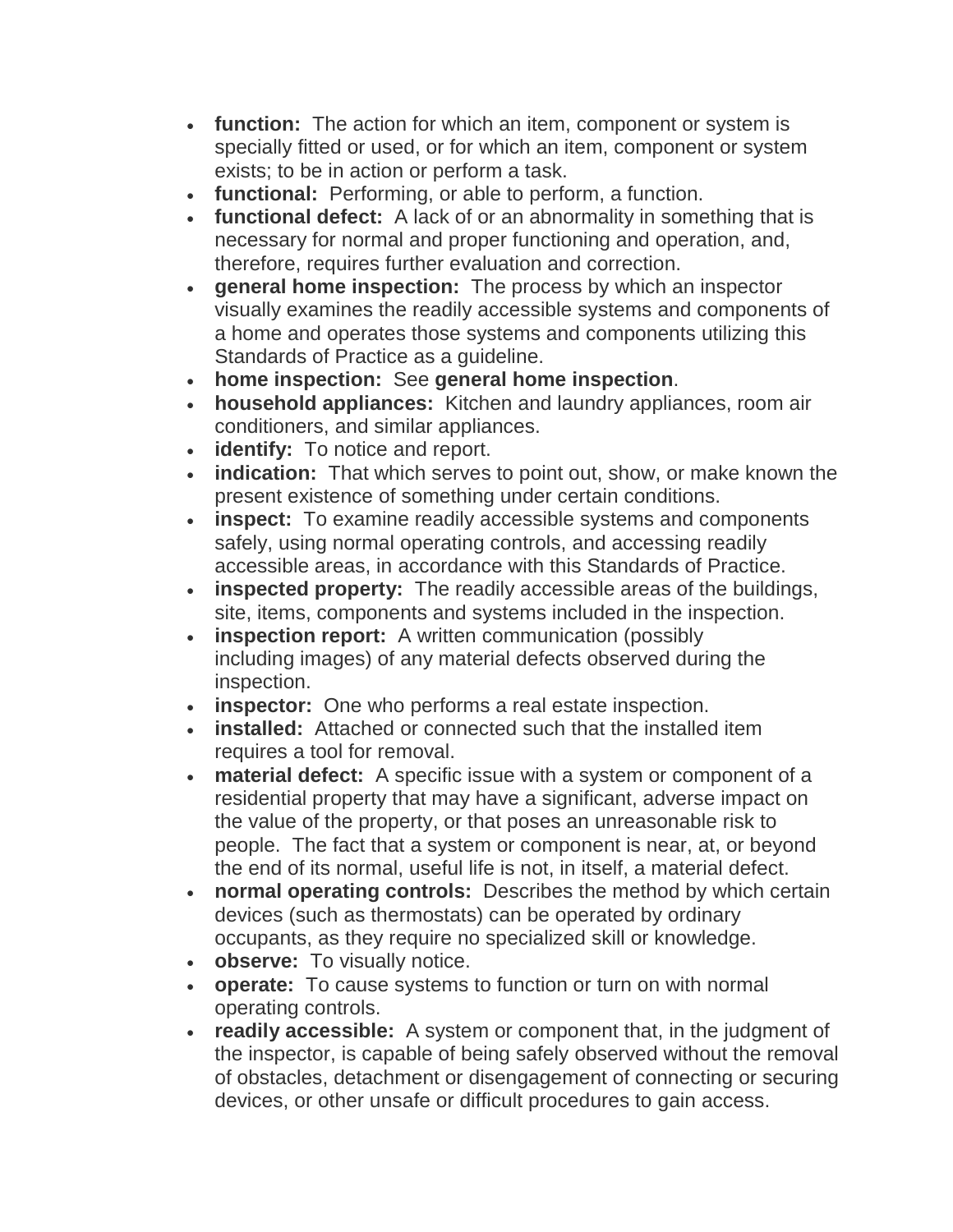- **recreational facilities:** Spas, saunas, steam baths, swimming pools, tennis courts, playground equipment, and other exercise, entertainment and athletic facilities.
- **report** (verb form)**:** To express, communicate or provide information in writing; give a written account of. (See also **inspection report**.)
- **representative number:** A number sufficient to serve as a typical or characteristic example of the item(s) inspected.
- **residential property:** Four or fewer residential units.
- **residential unit:** A home; a single unit providing complete and independent living facilities for one or more persons, including permanent provisions for living, sleeping, eating, cooking and sanitation.
- **safety glazing:** Tempered glass, laminated glass, or rigid plastic.
- **shut down:** Turned off, unplugged, inactive, not in service, not operational, etc.
- **structural component:** A component that supports non-variable forces or weights (dead loads) and variable forces or weights (live loads).
- **system:** An assembly of various components which function as a whole.
- **technically exhaustive:** A comprehensive and detailed examination beyond the scope of a real estate home inspection that would involve or include, but would not be limited to: dismantling, specialized knowledge or training, special equipment, measurements, calculations, testing, research, analysis, or other means.
- **unsafe:** In the inspector's opinion, a condition of an area, system, component or procedure that is judged to be a significant risk of injury during normal, day-to-day use. The risk may be due to damage, deterioration, improper installation, or a change in accepted residential construction standards.
- **verify:** To confirm or substantiate.

These terms are found within the Standards of Practice. [Visit InterNACHI's full](https://www.nachi.org/glossary.htm)  [Glossary.](https://www.nachi.org/glossary.htm)